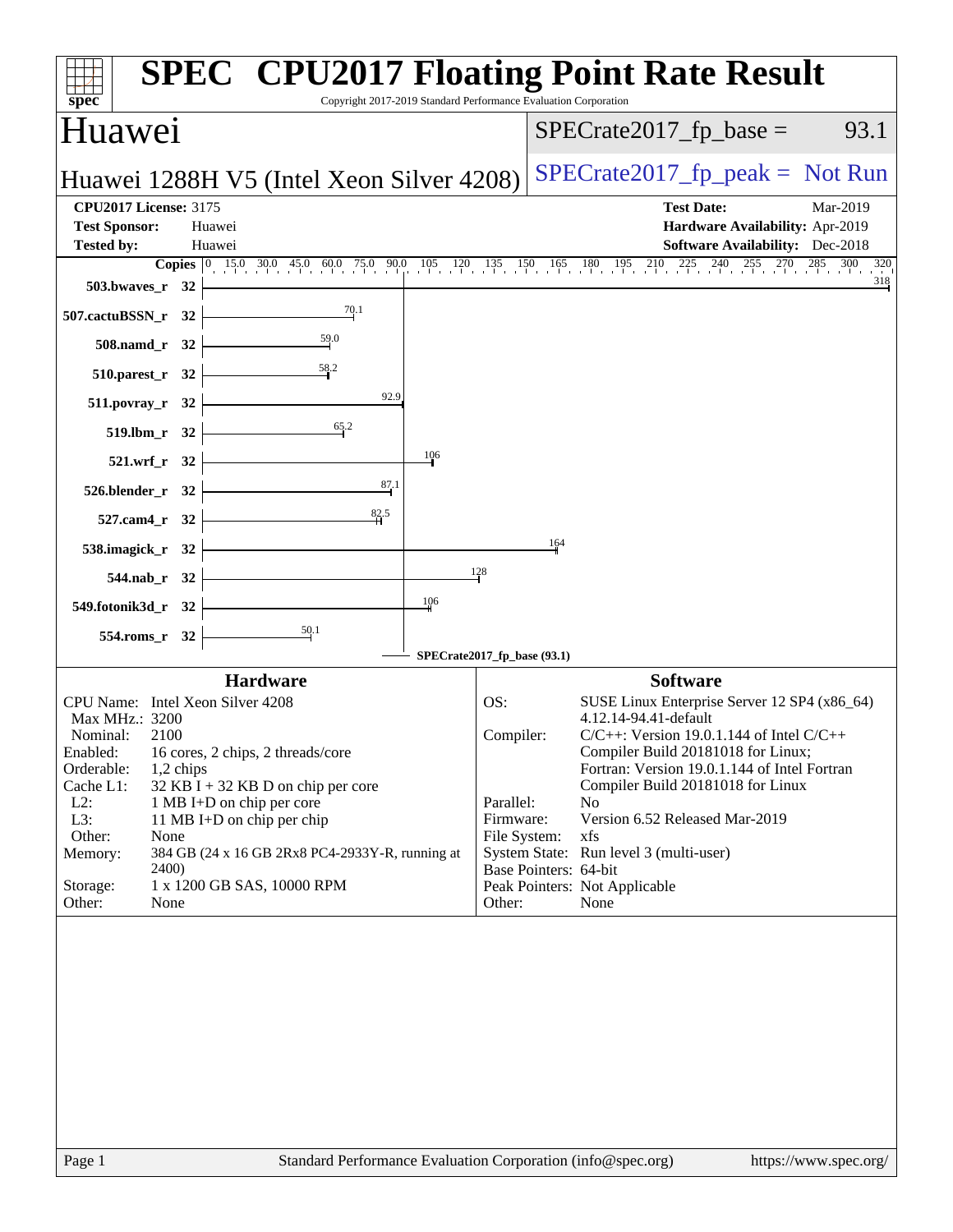| <b>SPEC CPU2017 Floating Point Rate Result</b><br>$\overline{\text{spec}^*}$<br>Copyright 2017-2019 Standard Performance Evaluation Corporation |               |                |       |                |       |                |                                   |               |                |                   |                |              |                                        |              |
|-------------------------------------------------------------------------------------------------------------------------------------------------|---------------|----------------|-------|----------------|-------|----------------|-----------------------------------|---------------|----------------|-------------------|----------------|--------------|----------------------------------------|--------------|
| Huawei                                                                                                                                          |               |                |       |                |       |                | $SPECrate2017_fp\_base =$<br>93.1 |               |                |                   |                |              |                                        |              |
| $SPECrate2017_fp\_peak = Not Run$<br>Huawei 1288H V5 (Intel Xeon Silver 4208)                                                                   |               |                |       |                |       |                |                                   |               |                |                   |                |              |                                        |              |
| <b>CPU2017 License: 3175</b>                                                                                                                    |               |                |       |                |       |                |                                   |               |                | <b>Test Date:</b> |                |              | Mar-2019                               |              |
| <b>Test Sponsor:</b>                                                                                                                            | Huawei        |                |       |                |       |                |                                   |               |                |                   |                |              | Hardware Availability: Apr-2019        |              |
| <b>Tested by:</b>                                                                                                                               | Huawei        |                |       |                |       |                |                                   |               |                |                   |                |              | <b>Software Availability:</b> Dec-2018 |              |
| <b>Results Table</b>                                                                                                                            |               |                |       |                |       |                |                                   |               |                |                   |                |              |                                        |              |
|                                                                                                                                                 |               |                |       | <b>Base</b>    |       |                |                                   |               |                |                   | <b>Peak</b>    |              |                                        |              |
| <b>Benchmark</b>                                                                                                                                | <b>Copies</b> | <b>Seconds</b> | Ratio | <b>Seconds</b> | Ratio | <b>Seconds</b> | Ratio                             | <b>Copies</b> | <b>Seconds</b> | <b>Ratio</b>      | <b>Seconds</b> | <b>Ratio</b> | <b>Seconds</b>                         | <b>Ratio</b> |
| 503.bwaves_r                                                                                                                                    | 32            | 1008           | 318   | 1009           | 318   | 1010           | 318                               |               |                |                   |                |              |                                        |              |
| 507.cactuBSSN r                                                                                                                                 | 32            | 578            | 70.1  | 578            | 70.1  | 579            | 70.0                              |               |                |                   |                |              |                                        |              |
| $508$ .namd $r$                                                                                                                                 | 32            | 516            | 58.9  | 516            | 59.0  | 515            | 59.0                              |               |                |                   |                |              |                                        |              |
| 510.parest_r                                                                                                                                    | 32            | 1434           | 58.4  | 1437           | 58.2  | 1446           | 57.9                              |               |                |                   |                |              |                                        |              |
| 511.povray_r                                                                                                                                    | 32            | 804            | 93.0  | 809            | 92.4  | 804            | 92.9                              |               |                |                   |                |              |                                        |              |
| 519.lbm_r                                                                                                                                       | 32            | 517            | 65.2  | 518            | 65.1  | 518            | 65.2                              |               |                |                   |                |              |                                        |              |
| $521$ .wrf r                                                                                                                                    | 32            | 676            | 106   | 674            | 106   | 670            | 107                               |               |                |                   |                |              |                                        |              |
| 526.blender_r                                                                                                                                   | 32            | 560            | 87.1  | 558            | 87.3  | 560            | 87.0                              |               |                |                   |                |              |                                        |              |
| 527.cam4 r                                                                                                                                      | 32            | 676            | 82.8  | 693            | 80.8  | 678            | 82.5                              |               |                |                   |                |              |                                        |              |
| 538.imagick_r                                                                                                                                   | 32            | 486            | 164   | 484            | 164   | 484            | 164                               |               |                |                   |                |              |                                        |              |
| 544.nab r                                                                                                                                       | 32            | 421            | 128   | 421            | 128   | 420            | 128                               |               |                |                   |                |              |                                        |              |
| 549.fotonik3d r                                                                                                                                 | 32            | 1194           | 104   | 1179           | 106   | 1178           | 106                               |               |                |                   |                |              |                                        |              |
| 554.roms_r                                                                                                                                      | 32            | 1014           | 50.1  | 1014           | 50.1  | 1015           | 50.1                              |               |                |                   |                |              |                                        |              |
| $SPECrate2017_fp\_base =$                                                                                                                       |               |                | 93.1  |                |       |                |                                   |               |                |                   |                |              |                                        |              |
| $SPECrate2017_fp\_peak =$<br><b>Not Run</b>                                                                                                     |               |                |       |                |       |                |                                   |               |                |                   |                |              |                                        |              |
| Results appear in the order in which they were run. Bold underlined text indicates a median measurement.                                        |               |                |       |                |       |                |                                   |               |                |                   |                |              |                                        |              |
| <b>Submit Notes</b>                                                                                                                             |               |                |       |                |       |                |                                   |               |                |                   |                |              |                                        |              |

 The numactl mechanism was used to bind copies to processors. The config file option 'submit' was used to generate numactl commands to bind each copy to a specific processor. For details, please see the config file.

#### **[Operating System Notes](http://www.spec.org/auto/cpu2017/Docs/result-fields.html#OperatingSystemNotes)**

Stack size set to unlimited using "ulimit -s unlimited"

#### **[General Notes](http://www.spec.org/auto/cpu2017/Docs/result-fields.html#GeneralNotes)**

Environment variables set by runcpu before the start of the run: LD\_LIBRARY\_PATH = "/spec2017/lib/ia32:/spec2017/lib/intel64"

 Binaries compiled on a system with 1x Intel Core i9-7900X CPU + 32GB RAM memory using Redhat Enterprise Linux 7.5 Transparent Huge Pages enabled by default Prior to runcpu invocation Filesystem page cache synced and cleared with: sync; echo 3> /proc/sys/vm/drop\_caches runcpu command invoked through numactl i.e.: numactl --interleave=all runcpu <etc> Yes: The test sponsor attests, as of date of publication, that CVE-2017-5754 (Meltdown) is mitigated in the system as tested and documented.

**(Continued on next page)**

| Page 2 | Standard Performance Evaluation Corporation (info@spec.org) | https://www.spec.org/ |
|--------|-------------------------------------------------------------|-----------------------|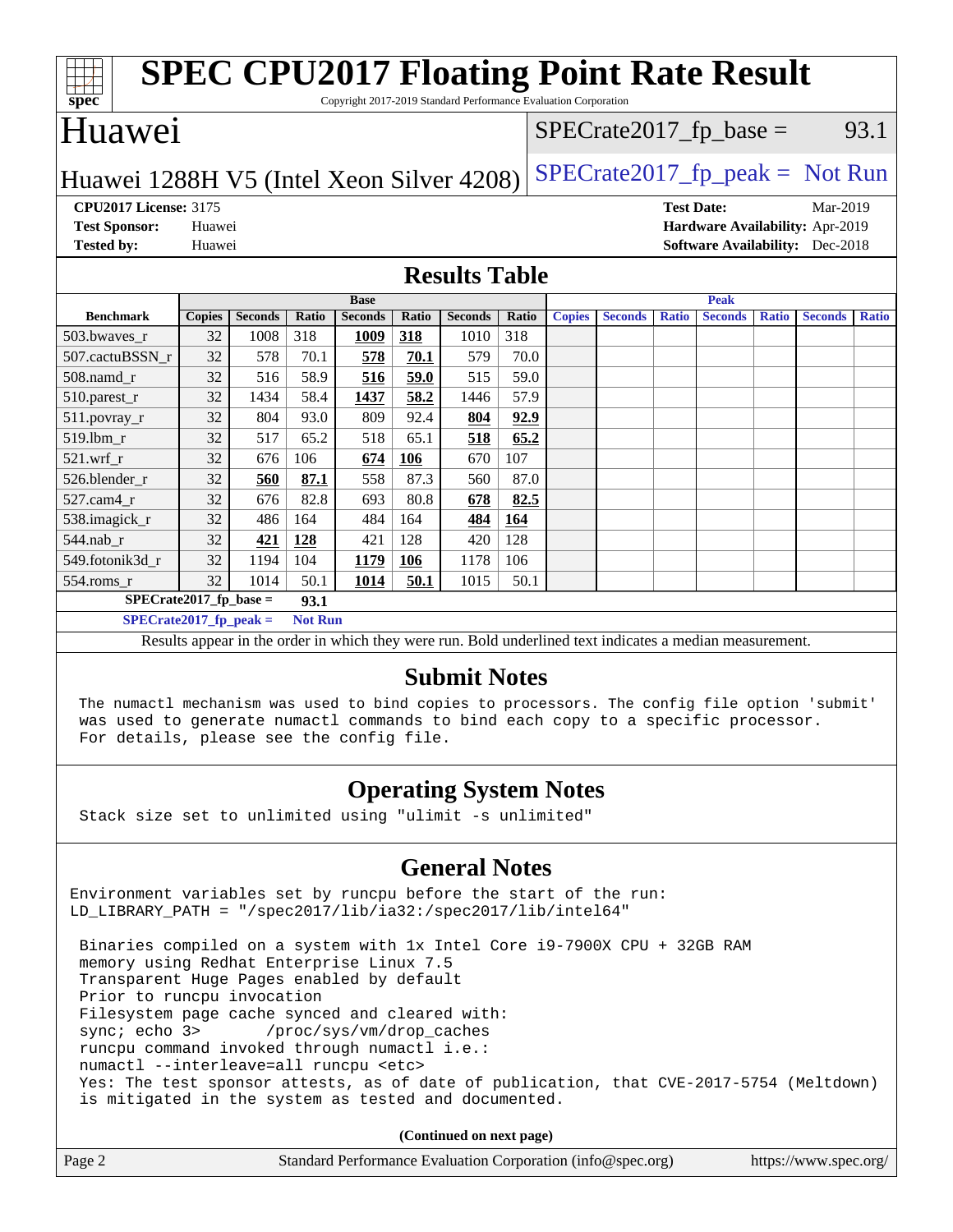| $spec^*$                                                                                                                                                                                                                                                                                   | Copyright 2017-2019 Standard Performance Evaluation Corporation                                                                                             | <b>SPEC CPU2017 Floating Point Rate Result</b>                                                                                                                                                       |
|--------------------------------------------------------------------------------------------------------------------------------------------------------------------------------------------------------------------------------------------------------------------------------------------|-------------------------------------------------------------------------------------------------------------------------------------------------------------|------------------------------------------------------------------------------------------------------------------------------------------------------------------------------------------------------|
| Huawei                                                                                                                                                                                                                                                                                     |                                                                                                                                                             | $SPECrate2017_fp\_base =$<br>93.1                                                                                                                                                                    |
| Huawei 1288H V5 (Intel Xeon Silver 4208)                                                                                                                                                                                                                                                   |                                                                                                                                                             | $SPECTate2017_fp\_peak = Not Run$                                                                                                                                                                    |
| <b>CPU2017 License: 3175</b><br><b>Test Sponsor:</b><br>Huawei<br><b>Tested by:</b><br>Huawei                                                                                                                                                                                              |                                                                                                                                                             | <b>Test Date:</b><br>Mar-2019<br>Hardware Availability: Apr-2019<br><b>Software Availability:</b> Dec-2018                                                                                           |
|                                                                                                                                                                                                                                                                                            | <b>General Notes (Continued)</b>                                                                                                                            |                                                                                                                                                                                                      |
| is mitigated in the system as tested and documented.<br>is mitigated in the system as tested and documented.                                                                                                                                                                               |                                                                                                                                                             | Yes: The test sponsor attests, as of date of publication, that CVE-2017-5753 (Spectre variant 1)<br>Yes: The test sponsor attests, as of date of publication, that CVE-2017-5715 (Spectre variant 2) |
|                                                                                                                                                                                                                                                                                            | <b>Platform Notes</b>                                                                                                                                       |                                                                                                                                                                                                      |
| BIOS configuration:<br>Power Policy Set to Performance<br>XPT Prefetch Set to Enabled<br>Sysinfo program /spec2017/bin/sysinfo<br>Rev: r5974 of 2018-05-19 9bcde8f2999c33d61f64985e45859ea9<br>running on sles12sp4 Fri Mar 29 17:22:38 2019                                               |                                                                                                                                                             |                                                                                                                                                                                                      |
| SUT (System Under Test) info as seen by some common utilities.<br>For more information on this section, see<br>https://www.spec.org/cpu2017/Docs/config.html#sysinfo                                                                                                                       |                                                                                                                                                             |                                                                                                                                                                                                      |
| From /proc/cpuinfo<br>model name: $Intel(R)$ Xeon(R) Silver 4208 CPU @ 2.10GHz<br>"physical id"s (chips)<br>32 "processors"<br>cpu cores : 8<br>siblings : 16<br>physical 0: cores 0 1 2 3 4 5 6 7<br>physical 1: cores 0 1 2 3 4 5 6 7                                                    |                                                                                                                                                             | cores, siblings (Caution: counting these is hw and system dependent. The following<br>excerpts from /proc/cpuinfo might not be reliable. Use with caution.)                                          |
| From lscpu:<br>Architecture:<br>$CPU$ op-mode(s):<br>Byte Order:<br>CPU(s):<br>On-line $CPU(s)$ list:<br>Thread(s) per core:<br>$Core(s)$ per socket:<br>Socket(s):<br>NUMA $node(s)$ :<br>Vendor ID:<br>CPU family:<br>Model:<br>Model name:<br>Stepping:<br>CPU MHz:<br>$CPU$ max $MHz:$ | x86_64<br>$32$ -bit, $64$ -bit<br>Little Endian<br>32<br>$0 - 31$<br>2<br>8<br>$\overline{c}$<br>2<br>GenuineIntel<br>6<br>85<br>6<br>2100.000<br>3200.0000 | $Intel(R) Xeon(R) Silver 4208 CPU @ 2.10GHz$                                                                                                                                                         |
|                                                                                                                                                                                                                                                                                            | (Continued on next page)                                                                                                                                    |                                                                                                                                                                                                      |

Page 3 Standard Performance Evaluation Corporation [\(info@spec.org\)](mailto:info@spec.org) <https://www.spec.org/>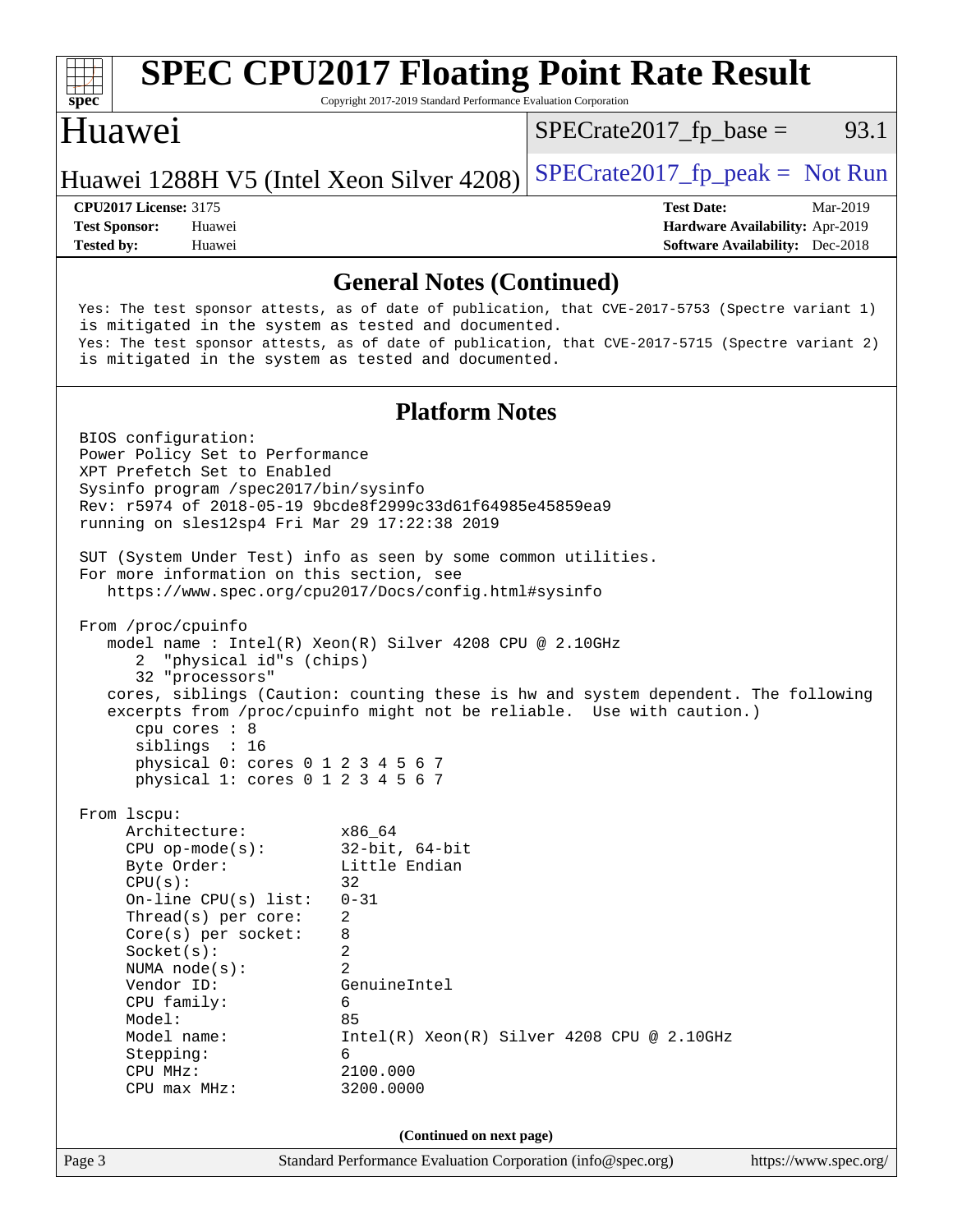| $spec^*$                                                                                                                                                                                                                                                                                                                                                                                                                                                                                                                                                                                                                                                                                                                                                                                                                                                                                                                                                                                                                                                                                                                                                                                                                                                                                                                                                                                                                                                                                                                                                                                                                                                                                                                                                                                                                                                                                                                                                             | <b>SPEC CPU2017 Floating Point Rate Result</b><br>Copyright 2017-2019 Standard Performance Evaluation Corporation |  |  |  |  |
|----------------------------------------------------------------------------------------------------------------------------------------------------------------------------------------------------------------------------------------------------------------------------------------------------------------------------------------------------------------------------------------------------------------------------------------------------------------------------------------------------------------------------------------------------------------------------------------------------------------------------------------------------------------------------------------------------------------------------------------------------------------------------------------------------------------------------------------------------------------------------------------------------------------------------------------------------------------------------------------------------------------------------------------------------------------------------------------------------------------------------------------------------------------------------------------------------------------------------------------------------------------------------------------------------------------------------------------------------------------------------------------------------------------------------------------------------------------------------------------------------------------------------------------------------------------------------------------------------------------------------------------------------------------------------------------------------------------------------------------------------------------------------------------------------------------------------------------------------------------------------------------------------------------------------------------------------------------------|-------------------------------------------------------------------------------------------------------------------|--|--|--|--|
| Huawei                                                                                                                                                                                                                                                                                                                                                                                                                                                                                                                                                                                                                                                                                                                                                                                                                                                                                                                                                                                                                                                                                                                                                                                                                                                                                                                                                                                                                                                                                                                                                                                                                                                                                                                                                                                                                                                                                                                                                               | $SPECrate2017_fp\_base =$<br>93.1                                                                                 |  |  |  |  |
| Huawei 1288H V5 (Intel Xeon Silver 4208)                                                                                                                                                                                                                                                                                                                                                                                                                                                                                                                                                                                                                                                                                                                                                                                                                                                                                                                                                                                                                                                                                                                                                                                                                                                                                                                                                                                                                                                                                                                                                                                                                                                                                                                                                                                                                                                                                                                             | $SPECrate2017_fp\_peak = Not Run$                                                                                 |  |  |  |  |
| <b>CPU2017 License: 3175</b><br><b>Test Sponsor:</b><br>Huawei<br><b>Tested by:</b><br>Huawei                                                                                                                                                                                                                                                                                                                                                                                                                                                                                                                                                                                                                                                                                                                                                                                                                                                                                                                                                                                                                                                                                                                                                                                                                                                                                                                                                                                                                                                                                                                                                                                                                                                                                                                                                                                                                                                                        | <b>Test Date:</b><br>Mar-2019<br>Hardware Availability: Apr-2019<br><b>Software Availability:</b> Dec-2018        |  |  |  |  |
|                                                                                                                                                                                                                                                                                                                                                                                                                                                                                                                                                                                                                                                                                                                                                                                                                                                                                                                                                                                                                                                                                                                                                                                                                                                                                                                                                                                                                                                                                                                                                                                                                                                                                                                                                                                                                                                                                                                                                                      |                                                                                                                   |  |  |  |  |
| <b>Platform Notes (Continued)</b><br>800.0000<br>CPU min MHz:<br>4200.00<br>BogoMIPS:<br>Virtualization:<br>$VT - x$<br>L1d cache:<br>32K<br>Lli cache:<br>32K<br>L2 cache:<br>1024K<br>L3 cache:<br>11264K<br>$0 - 7, 16 - 23$<br>NUMA $node0$ $CPU(s):$<br>NUMA nodel CPU(s):<br>$8 - 15, 24 - 31$<br>fpu vme de pse tsc msr pae mce cx8 apic sep mtrr pge mca cmov<br>Flaqs:<br>pat pse36 clflush dts acpi mmx fxsr sse sse2 ss ht tm pbe syscall nx pdpelgb rdtscp<br>lm constant_tsc art arch_perfmon pebs bts rep_good nopl xtopology nonstop_tsc cpuid<br>aperfmperf pni pclmulqdq dtes64 ds_cpl vmx smx est tm2 ssse3 sdbg fma cx16 xtpr pdcm<br>pcid dca sse4_1 sse4_2 x2apic movbe popcnt tsc_deadline_timer aes xsave avx f16c<br>rdrand lahf_lm abm 3dnowprefetch cpuid_fault epb cat_13 cdp_13 invpcid_single ssbd<br>mba ibrs ibpb stibp tpr_shadow vnmi flexpriority ept vpid fsgsbase tsc_adjust bmil<br>hle avx2 smep bmi2 erms invpcid rtm cqm mpx rdt_a avx512f avx512dq rdseed adx smap<br>clflushopt clwb intel_pt avx512cd avx512bw avx512vl xsaveopt xsavec xgetbvl xsaves<br>cqm_llc cqm_occup_llc cqm_mbm_total cqm_mbm_local dtherm ida arat pln pts pku ospke<br>avx512_vnni flush_l1d arch_capabilities<br>/proc/cpuinfo cache data<br>cache size : $11264$ KB<br>WARNING: a numactl 'node' might or might not correspond to a<br>From numactl --hardware<br>physical chip.<br>$available: 2 nodes (0-1)$<br>node 0 cpus: 0 1 2 3 4 5 6 7 16 17 18 19 20 21 22 23<br>node 0 size: 191904 MB<br>node 0 free: 190804 MB<br>node 1 cpus: 8 9 10 11 12 13 14 15 24 25 26 27 28 29 30 31<br>node 1 size: 193280 MB<br>node 1 free: 192353 MB<br>node distances:<br>node<br>$0\quad 1$<br>0: 10 21<br>1:<br>21 10<br>From /proc/meminfo<br>MemTotal:<br>394429268 kB<br>HugePages_Total:<br>0<br>Hugepagesize:<br>2048 kB<br>From /etc/*release* /etc/*version*<br>SuSE-release:<br>SUSE Linux Enterprise Server 12 (x86_64)<br>$VERSION = 12$ |                                                                                                                   |  |  |  |  |
|                                                                                                                                                                                                                                                                                                                                                                                                                                                                                                                                                                                                                                                                                                                                                                                                                                                                                                                                                                                                                                                                                                                                                                                                                                                                                                                                                                                                                                                                                                                                                                                                                                                                                                                                                                                                                                                                                                                                                                      | (Continued on next page)                                                                                          |  |  |  |  |
| Page 4                                                                                                                                                                                                                                                                                                                                                                                                                                                                                                                                                                                                                                                                                                                                                                                                                                                                                                                                                                                                                                                                                                                                                                                                                                                                                                                                                                                                                                                                                                                                                                                                                                                                                                                                                                                                                                                                                                                                                               | Standard Performance Evaluation Corporation (info@spec.org)<br>https://www.spec.org/                              |  |  |  |  |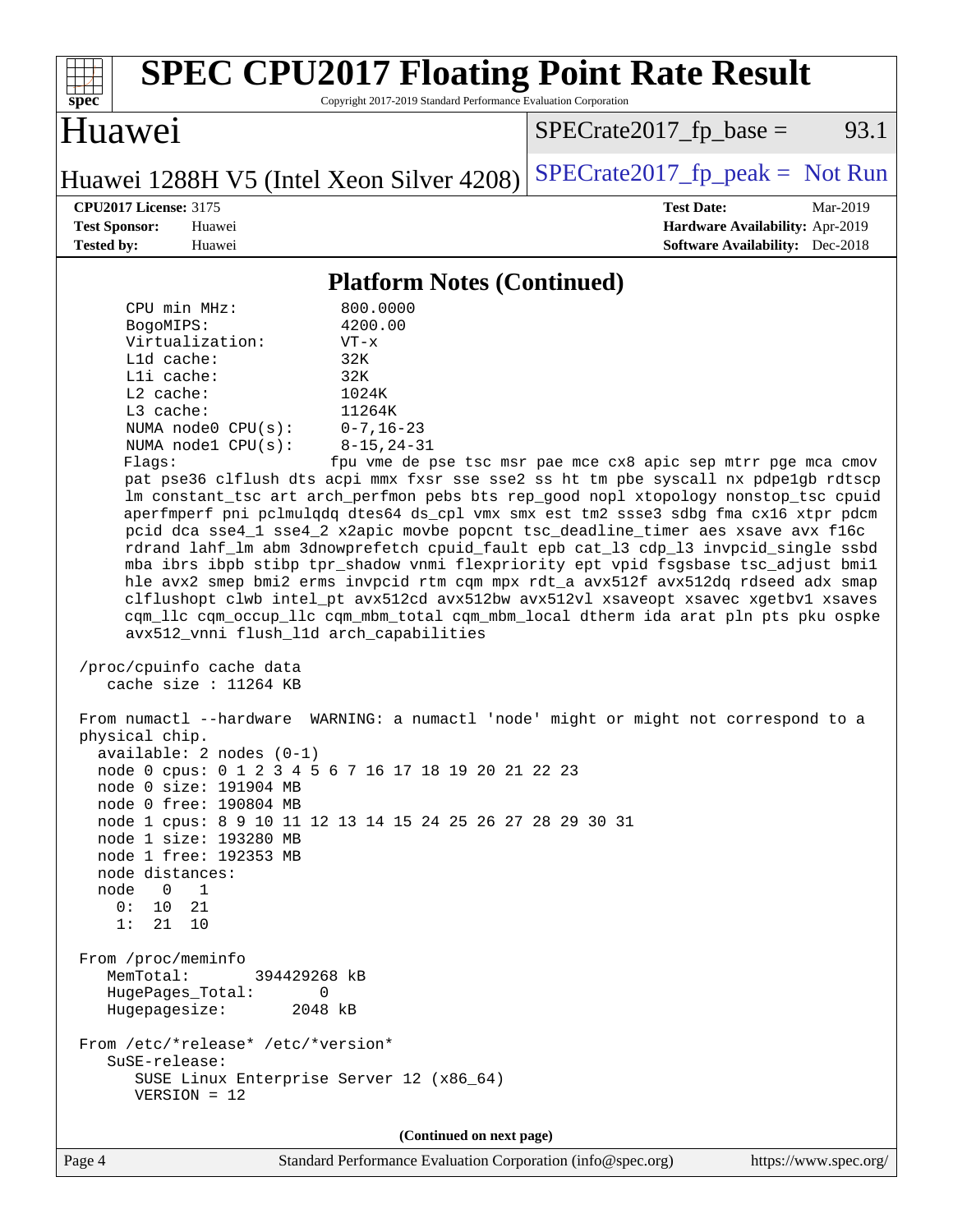| <b>SPEC CPU2017 Floating Point Rate Result</b><br>Copyright 2017-2019 Standard Performance Evaluation Corporation<br>spec <sup>®</sup>                                                                                                                                                                                                                                                                                                                               |                                                                                                            |  |  |  |
|----------------------------------------------------------------------------------------------------------------------------------------------------------------------------------------------------------------------------------------------------------------------------------------------------------------------------------------------------------------------------------------------------------------------------------------------------------------------|------------------------------------------------------------------------------------------------------------|--|--|--|
| <b>Huawei</b>                                                                                                                                                                                                                                                                                                                                                                                                                                                        | $SPECrate2017fr base =$<br>93.1                                                                            |  |  |  |
| Huawei 1288H V5 (Intel Xeon Silver 4208)                                                                                                                                                                                                                                                                                                                                                                                                                             | $SPECrate2017_fp\_peak = Not Run$                                                                          |  |  |  |
| <b>CPU2017 License: 3175</b><br><b>Test Sponsor:</b><br>Huawei<br><b>Tested by:</b><br>Huawei                                                                                                                                                                                                                                                                                                                                                                        | <b>Test Date:</b><br>Mar-2019<br>Hardware Availability: Apr-2019<br><b>Software Availability:</b> Dec-2018 |  |  |  |
| <b>Platform Notes (Continued)</b>                                                                                                                                                                                                                                                                                                                                                                                                                                    |                                                                                                            |  |  |  |
| $PATCHLEVEL = 4$<br># This file is deprecated and will be removed in a future service pack or release.<br># Please check /etc/os-release for details about this release.<br>os-release:<br>NAME="SLES"<br>VERSION="12-SP4"<br>VERSION ID="12.4"<br>PRETTY_NAME="SUSE Linux Enterprise Server 12 SP4"<br>ID="sles"<br>$ANSI$ _COLOR=" $0:32$ "<br>$CPE\_NAME="cpe://o:suse: sles:12:sp4"$<br>uname $-a$ :                                                             |                                                                                                            |  |  |  |
| Linux sles12sp4 4.12.14-94.41-default #1 SMP Wed Oct 31 12:25:04 UTC 2018 (3090901)<br>x86_64 x86_64 x86_64 GNU/Linux<br>Kernel self-reported vulnerability status:                                                                                                                                                                                                                                                                                                  |                                                                                                            |  |  |  |
| CVE-2017-5754 (Meltdown):<br>Not affected<br>CVE-2017-5753 (Spectre variant 1): Mitigation: __user pointer sanitization<br>CVE-2017-5715 (Spectre variant 2): Mitigation: Indirect Branch Restricted Speculation,<br>IBPB, IBRS_FW                                                                                                                                                                                                                                   |                                                                                                            |  |  |  |
| run-level 3 Mar 29 12:17                                                                                                                                                                                                                                                                                                                                                                                                                                             |                                                                                                            |  |  |  |
| SPEC is set to: /spec2017<br>Size Used Avail Use% Mounted on<br>Filesystem<br>Type<br>/dev/sda3<br>15G 686G 3% /<br>xfs<br>700G                                                                                                                                                                                                                                                                                                                                      |                                                                                                            |  |  |  |
| Additional information from dmidecode follows. WARNING: Use caution when you interpret<br>this section. The 'dmidecode' program reads system data which is "intended to allow<br>hardware to be accurately determined", but the intent may not be met, as there are<br>frequent changes to hardware, firmware, and the "DMTF SMBIOS" standard.<br>BIOS INSYDE Corp. 6.52 03/16/2019<br>Memory:<br>24x Samsung M393A2K43CB2-CVF 16 GB 2 rank 2933, configured at 2400 |                                                                                                            |  |  |  |
| (End of data from sysinfo program)                                                                                                                                                                                                                                                                                                                                                                                                                                   |                                                                                                            |  |  |  |
| <b>Compiler Version Notes</b>                                                                                                                                                                                                                                                                                                                                                                                                                                        |                                                                                                            |  |  |  |
| $CC$ 519.1bm_r(base) 538.imagick_r(base) 544.nab_r(base)                                                                                                                                                                                                                                                                                                                                                                                                             | =====================                                                                                      |  |  |  |
| Intel(R) C Intel(R) 64 Compiler for applications running on Intel(R) 64,<br>Version 19.0.1.144 Build 20181018                                                                                                                                                                                                                                                                                                                                                        |                                                                                                            |  |  |  |

**(Continued on next page)**

Page 5 Standard Performance Evaluation Corporation [\(info@spec.org\)](mailto:info@spec.org) <https://www.spec.org/>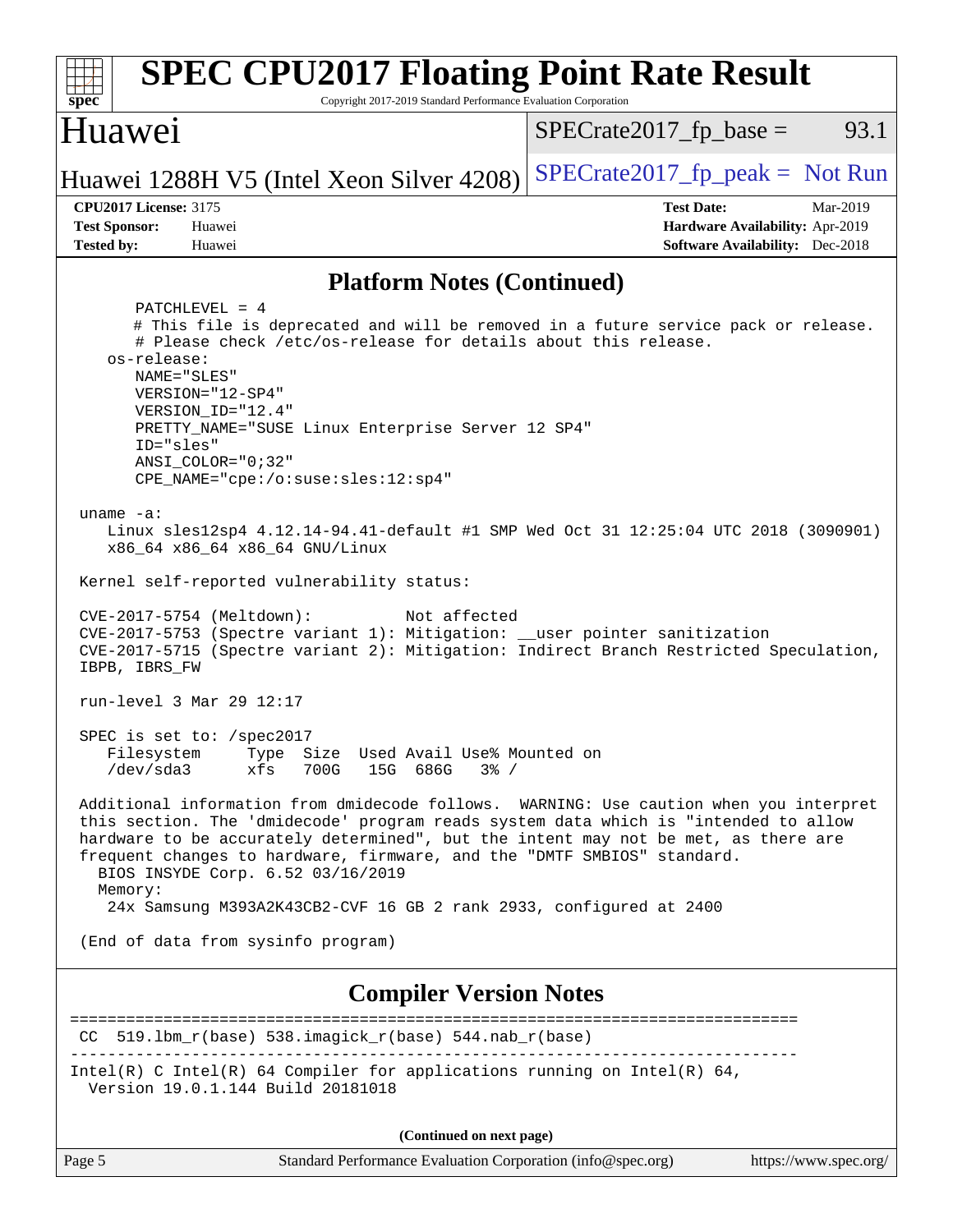| <b>SPEC CPU2017 Floating Point Rate Result</b><br>Copyright 2017-2019 Standard Performance Evaluation Corporation<br>$spec^*$                                                                                                                                                                                                                                                                                                                                                                                                                                        |                                                                                                            |
|----------------------------------------------------------------------------------------------------------------------------------------------------------------------------------------------------------------------------------------------------------------------------------------------------------------------------------------------------------------------------------------------------------------------------------------------------------------------------------------------------------------------------------------------------------------------|------------------------------------------------------------------------------------------------------------|
| <b>Huawei</b>                                                                                                                                                                                                                                                                                                                                                                                                                                                                                                                                                        | 93.1<br>$SPECrate2017_fp\_base =$                                                                          |
| Huawei 1288H V5 (Intel Xeon Silver 4208)                                                                                                                                                                                                                                                                                                                                                                                                                                                                                                                             | $SPECrate2017rfp peak = Not Run$                                                                           |
| <b>CPU2017 License: 3175</b><br><b>Test Sponsor:</b><br>Huawei<br><b>Tested by:</b><br>Huawei                                                                                                                                                                                                                                                                                                                                                                                                                                                                        | <b>Test Date:</b><br>Mar-2019<br>Hardware Availability: Apr-2019<br><b>Software Availability:</b> Dec-2018 |
| <b>Compiler Version Notes (Continued)</b><br>Copyright (C) 1985-2018 Intel Corporation. All rights reserved.                                                                                                                                                                                                                                                                                                                                                                                                                                                         |                                                                                                            |
| $CXXC 508.namd_r(base) 510.parest_r(base)$                                                                                                                                                                                                                                                                                                                                                                                                                                                                                                                           |                                                                                                            |
| Intel(R) $C++$ Intel(R) 64 Compiler for applications running on Intel(R) 64,<br>Version 19.0.1.144 Build 20181018<br>Copyright (C) 1985-2018 Intel Corporation. All rights reserved.<br>-------------------------                                                                                                                                                                                                                                                                                                                                                    |                                                                                                            |
| CC 511.povray_r(base) 526.blender_r(base)                                                                                                                                                                                                                                                                                                                                                                                                                                                                                                                            |                                                                                                            |
| Intel(R) $C++$ Intel(R) 64 Compiler for applications running on Intel(R) 64,<br>Version 19.0.1.144 Build 20181018<br>Copyright (C) 1985-2018 Intel Corporation. All rights reserved.<br>Intel(R) C Intel(R) 64 Compiler for applications running on Intel(R) 64,<br>Version 19.0.1.144 Build 20181018<br>Copyright (C) 1985-2018 Intel Corporation. All rights reserved.                                                                                                                                                                                             |                                                                                                            |
| 507.cactuBSSN r(base)<br>FC.                                                                                                                                                                                                                                                                                                                                                                                                                                                                                                                                         |                                                                                                            |
| Intel(R) $C++$ Intel(R) 64 Compiler for applications running on Intel(R) 64,<br>Version 19.0.1.144 Build 20181018<br>Copyright (C) 1985-2018 Intel Corporation. All rights reserved.<br>Intel(R) C Intel(R) 64 Compiler for applications running on Intel(R) 64,<br>Version 19.0.1.144 Build 20181018<br>Copyright (C) 1985-2018 Intel Corporation. All rights reserved.<br>$Intel(R)$ Fortran Intel(R) 64 Compiler for applications running on Intel(R)<br>64, Version 19.0.1.144 Build 20181018<br>Copyright (C) 1985-2018 Intel Corporation. All rights reserved. |                                                                                                            |
| $FC$ 503.bwaves_r(base) 549.fotonik3d_r(base) 554.roms_r(base)                                                                                                                                                                                                                                                                                                                                                                                                                                                                                                       |                                                                                                            |
| $Intel(R)$ Fortran Intel(R) 64 Compiler for applications running on Intel(R)<br>64, Version 19.0.1.144 Build 20181018<br>Copyright (C) 1985-2018 Intel Corporation. All rights reserved.                                                                                                                                                                                                                                                                                                                                                                             |                                                                                                            |
| $CC$ 521.wrf_r(base) 527.cam4_r(base)                                                                                                                                                                                                                                                                                                                                                                                                                                                                                                                                |                                                                                                            |
| (Continued on next page)                                                                                                                                                                                                                                                                                                                                                                                                                                                                                                                                             |                                                                                                            |
| Page 6<br>Standard Performance Evaluation Corporation (info@spec.org)                                                                                                                                                                                                                                                                                                                                                                                                                                                                                                | https://www.spec.org/                                                                                      |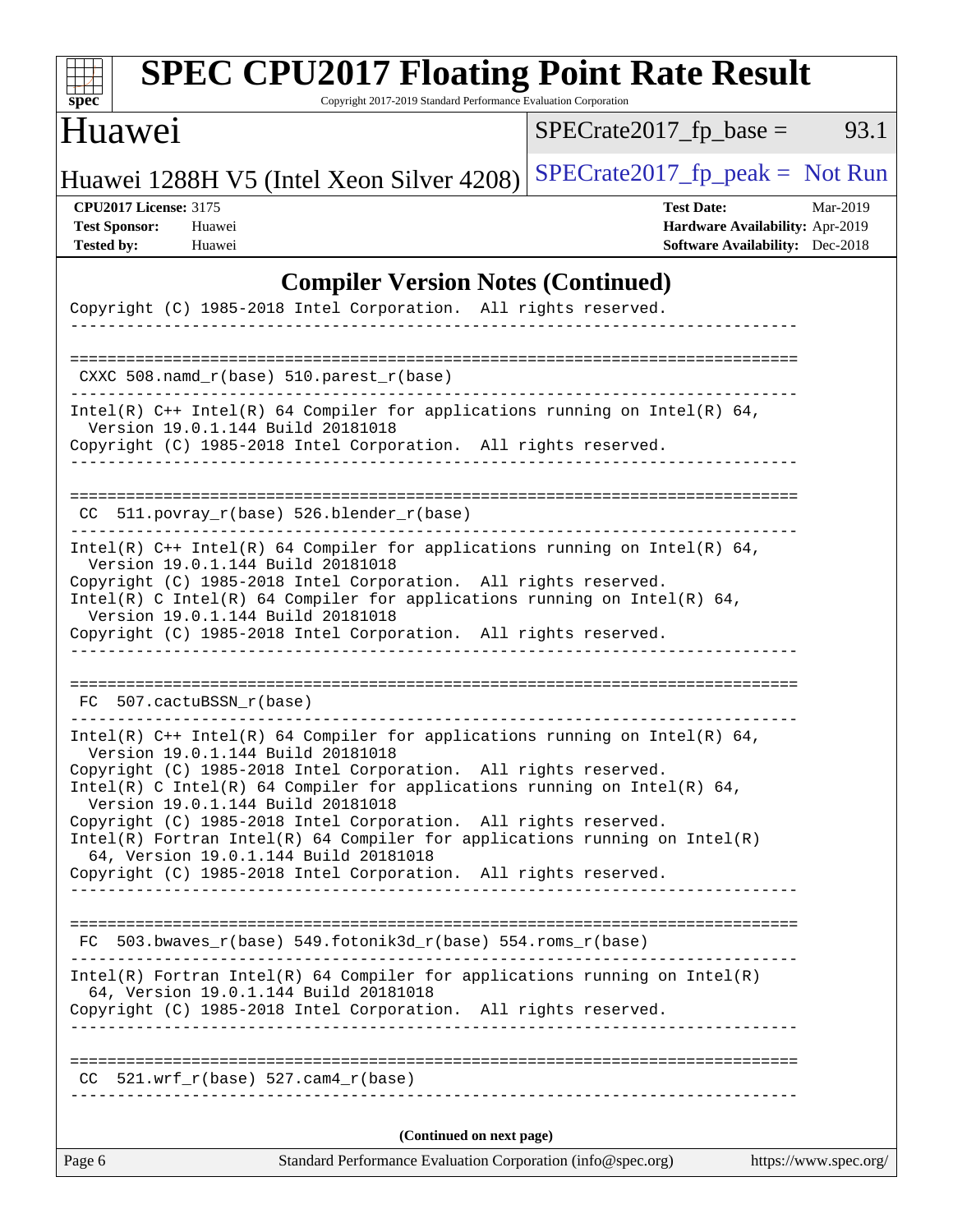

# **[SPEC CPU2017 Floating Point Rate Result](http://www.spec.org/auto/cpu2017/Docs/result-fields.html#SPECCPU2017FloatingPointRateResult)**

Copyright 2017-2019 Standard Performance Evaluation Corporation

#### Huawei

 $SPECTate2017<sub>fr</sub> base = 93.1$ 

Huawei 1288H V5 (Intel Xeon Silver 4208) SPECrate  $2017$  fp peak = Not Run

**[CPU2017 License:](http://www.spec.org/auto/cpu2017/Docs/result-fields.html#CPU2017License)** 3175 **[Test Date:](http://www.spec.org/auto/cpu2017/Docs/result-fields.html#TestDate)** Mar-2019 **[Test Sponsor:](http://www.spec.org/auto/cpu2017/Docs/result-fields.html#TestSponsor)** Huawei **[Hardware Availability:](http://www.spec.org/auto/cpu2017/Docs/result-fields.html#HardwareAvailability)** Apr-2019 **[Tested by:](http://www.spec.org/auto/cpu2017/Docs/result-fields.html#Testedby)** Huawei **[Software Availability:](http://www.spec.org/auto/cpu2017/Docs/result-fields.html#SoftwareAvailability)** Dec-2018

#### **[Compiler Version Notes \(Continued\)](http://www.spec.org/auto/cpu2017/Docs/result-fields.html#CompilerVersionNotes)**

Intel(R) Fortran Intel(R)  $64$  Compiler for applications running on Intel(R) 64, Version 19.0.1.144 Build 20181018 Copyright (C) 1985-2018 Intel Corporation. All rights reserved. Intel(R) C Intel(R) 64 Compiler for applications running on Intel(R)  $64$ , Version 19.0.1.144 Build 20181018 Copyright (C) 1985-2018 Intel Corporation. All rights reserved. ------------------------------------------------------------------------------

### **[Base Compiler Invocation](http://www.spec.org/auto/cpu2017/Docs/result-fields.html#BaseCompilerInvocation)**

[C benchmarks](http://www.spec.org/auto/cpu2017/Docs/result-fields.html#Cbenchmarks): [icc -m64 -std=c11](http://www.spec.org/cpu2017/results/res2019q2/cpu2017-20190428-12566.flags.html#user_CCbase_intel_icc_64bit_c11_33ee0cdaae7deeeab2a9725423ba97205ce30f63b9926c2519791662299b76a0318f32ddfffdc46587804de3178b4f9328c46fa7c2b0cd779d7a61945c91cd35)

[C++ benchmarks:](http://www.spec.org/auto/cpu2017/Docs/result-fields.html#CXXbenchmarks) [icpc -m64](http://www.spec.org/cpu2017/results/res2019q2/cpu2017-20190428-12566.flags.html#user_CXXbase_intel_icpc_64bit_4ecb2543ae3f1412ef961e0650ca070fec7b7afdcd6ed48761b84423119d1bf6bdf5cad15b44d48e7256388bc77273b966e5eb805aefd121eb22e9299b2ec9d9)

[Fortran benchmarks](http://www.spec.org/auto/cpu2017/Docs/result-fields.html#Fortranbenchmarks): [ifort -m64](http://www.spec.org/cpu2017/results/res2019q2/cpu2017-20190428-12566.flags.html#user_FCbase_intel_ifort_64bit_24f2bb282fbaeffd6157abe4f878425411749daecae9a33200eee2bee2fe76f3b89351d69a8130dd5949958ce389cf37ff59a95e7a40d588e8d3a57e0c3fd751)

[Benchmarks using both Fortran and C](http://www.spec.org/auto/cpu2017/Docs/result-fields.html#BenchmarksusingbothFortranandC): [ifort -m64](http://www.spec.org/cpu2017/results/res2019q2/cpu2017-20190428-12566.flags.html#user_CC_FCbase_intel_ifort_64bit_24f2bb282fbaeffd6157abe4f878425411749daecae9a33200eee2bee2fe76f3b89351d69a8130dd5949958ce389cf37ff59a95e7a40d588e8d3a57e0c3fd751) [icc -m64 -std=c11](http://www.spec.org/cpu2017/results/res2019q2/cpu2017-20190428-12566.flags.html#user_CC_FCbase_intel_icc_64bit_c11_33ee0cdaae7deeeab2a9725423ba97205ce30f63b9926c2519791662299b76a0318f32ddfffdc46587804de3178b4f9328c46fa7c2b0cd779d7a61945c91cd35)

[Benchmarks using both C and C++](http://www.spec.org/auto/cpu2017/Docs/result-fields.html#BenchmarksusingbothCandCXX): [icpc -m64](http://www.spec.org/cpu2017/results/res2019q2/cpu2017-20190428-12566.flags.html#user_CC_CXXbase_intel_icpc_64bit_4ecb2543ae3f1412ef961e0650ca070fec7b7afdcd6ed48761b84423119d1bf6bdf5cad15b44d48e7256388bc77273b966e5eb805aefd121eb22e9299b2ec9d9) [icc -m64 -std=c11](http://www.spec.org/cpu2017/results/res2019q2/cpu2017-20190428-12566.flags.html#user_CC_CXXbase_intel_icc_64bit_c11_33ee0cdaae7deeeab2a9725423ba97205ce30f63b9926c2519791662299b76a0318f32ddfffdc46587804de3178b4f9328c46fa7c2b0cd779d7a61945c91cd35)

[Benchmarks using Fortran, C, and C++:](http://www.spec.org/auto/cpu2017/Docs/result-fields.html#BenchmarksusingFortranCandCXX) [icpc -m64](http://www.spec.org/cpu2017/results/res2019q2/cpu2017-20190428-12566.flags.html#user_CC_CXX_FCbase_intel_icpc_64bit_4ecb2543ae3f1412ef961e0650ca070fec7b7afdcd6ed48761b84423119d1bf6bdf5cad15b44d48e7256388bc77273b966e5eb805aefd121eb22e9299b2ec9d9) [icc -m64 -std=c11](http://www.spec.org/cpu2017/results/res2019q2/cpu2017-20190428-12566.flags.html#user_CC_CXX_FCbase_intel_icc_64bit_c11_33ee0cdaae7deeeab2a9725423ba97205ce30f63b9926c2519791662299b76a0318f32ddfffdc46587804de3178b4f9328c46fa7c2b0cd779d7a61945c91cd35) [ifort -m64](http://www.spec.org/cpu2017/results/res2019q2/cpu2017-20190428-12566.flags.html#user_CC_CXX_FCbase_intel_ifort_64bit_24f2bb282fbaeffd6157abe4f878425411749daecae9a33200eee2bee2fe76f3b89351d69a8130dd5949958ce389cf37ff59a95e7a40d588e8d3a57e0c3fd751)

## **[Base Portability Flags](http://www.spec.org/auto/cpu2017/Docs/result-fields.html#BasePortabilityFlags)**

 503.bwaves\_r: [-DSPEC\\_LP64](http://www.spec.org/cpu2017/results/res2019q2/cpu2017-20190428-12566.flags.html#suite_basePORTABILITY503_bwaves_r_DSPEC_LP64) 507.cactuBSSN\_r: [-DSPEC\\_LP64](http://www.spec.org/cpu2017/results/res2019q2/cpu2017-20190428-12566.flags.html#suite_basePORTABILITY507_cactuBSSN_r_DSPEC_LP64) 508.namd\_r: [-DSPEC\\_LP64](http://www.spec.org/cpu2017/results/res2019q2/cpu2017-20190428-12566.flags.html#suite_basePORTABILITY508_namd_r_DSPEC_LP64) 510.parest\_r: [-DSPEC\\_LP64](http://www.spec.org/cpu2017/results/res2019q2/cpu2017-20190428-12566.flags.html#suite_basePORTABILITY510_parest_r_DSPEC_LP64) 511.povray\_r: [-DSPEC\\_LP64](http://www.spec.org/cpu2017/results/res2019q2/cpu2017-20190428-12566.flags.html#suite_basePORTABILITY511_povray_r_DSPEC_LP64) 519.lbm\_r: [-DSPEC\\_LP64](http://www.spec.org/cpu2017/results/res2019q2/cpu2017-20190428-12566.flags.html#suite_basePORTABILITY519_lbm_r_DSPEC_LP64) 521.wrf\_r: [-DSPEC\\_LP64](http://www.spec.org/cpu2017/results/res2019q2/cpu2017-20190428-12566.flags.html#suite_basePORTABILITY521_wrf_r_DSPEC_LP64) [-DSPEC\\_CASE\\_FLAG](http://www.spec.org/cpu2017/results/res2019q2/cpu2017-20190428-12566.flags.html#b521.wrf_r_baseCPORTABILITY_DSPEC_CASE_FLAG) [-convert big\\_endian](http://www.spec.org/cpu2017/results/res2019q2/cpu2017-20190428-12566.flags.html#user_baseFPORTABILITY521_wrf_r_convert_big_endian_c3194028bc08c63ac5d04de18c48ce6d347e4e562e8892b8bdbdc0214820426deb8554edfa529a3fb25a586e65a3d812c835984020483e7e73212c4d31a38223) 526.blender\_r: [-DSPEC\\_LP64](http://www.spec.org/cpu2017/results/res2019q2/cpu2017-20190428-12566.flags.html#suite_basePORTABILITY526_blender_r_DSPEC_LP64) [-DSPEC\\_LINUX](http://www.spec.org/cpu2017/results/res2019q2/cpu2017-20190428-12566.flags.html#b526.blender_r_baseCPORTABILITY_DSPEC_LINUX) [-funsigned-char](http://www.spec.org/cpu2017/results/res2019q2/cpu2017-20190428-12566.flags.html#user_baseCPORTABILITY526_blender_r_force_uchar_40c60f00ab013830e2dd6774aeded3ff59883ba5a1fc5fc14077f794d777847726e2a5858cbc7672e36e1b067e7e5c1d9a74f7176df07886a243d7cc18edfe67) 527.cam4\_r: [-DSPEC\\_LP64](http://www.spec.org/cpu2017/results/res2019q2/cpu2017-20190428-12566.flags.html#suite_basePORTABILITY527_cam4_r_DSPEC_LP64) [-DSPEC\\_CASE\\_FLAG](http://www.spec.org/cpu2017/results/res2019q2/cpu2017-20190428-12566.flags.html#b527.cam4_r_baseCPORTABILITY_DSPEC_CASE_FLAG) 538.imagick\_r: [-DSPEC\\_LP64](http://www.spec.org/cpu2017/results/res2019q2/cpu2017-20190428-12566.flags.html#suite_basePORTABILITY538_imagick_r_DSPEC_LP64) 544.nab\_r: [-DSPEC\\_LP64](http://www.spec.org/cpu2017/results/res2019q2/cpu2017-20190428-12566.flags.html#suite_basePORTABILITY544_nab_r_DSPEC_LP64) 549.fotonik3d\_r: [-DSPEC\\_LP64](http://www.spec.org/cpu2017/results/res2019q2/cpu2017-20190428-12566.flags.html#suite_basePORTABILITY549_fotonik3d_r_DSPEC_LP64) 554.roms\_r: [-DSPEC\\_LP64](http://www.spec.org/cpu2017/results/res2019q2/cpu2017-20190428-12566.flags.html#suite_basePORTABILITY554_roms_r_DSPEC_LP64)